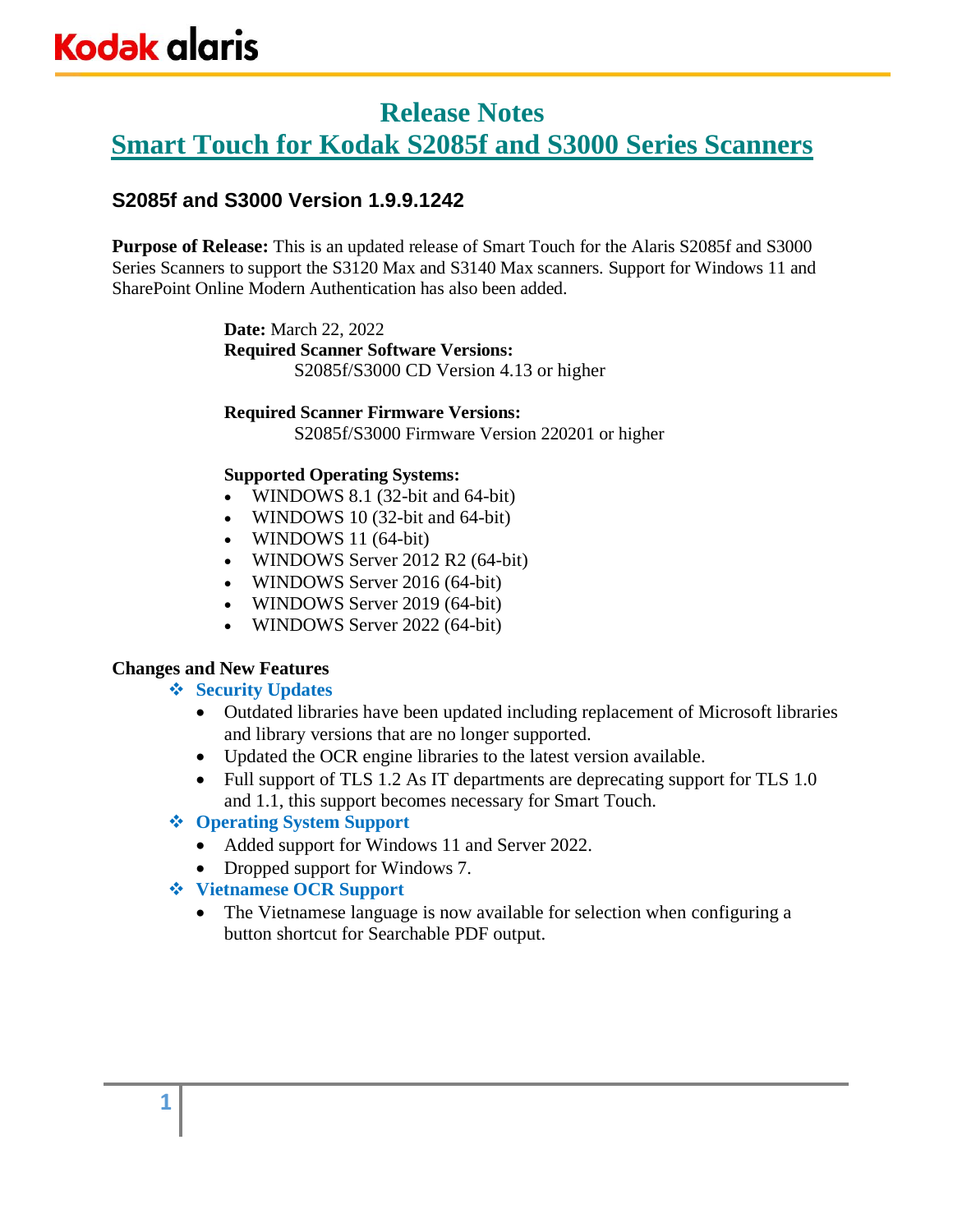# **Kodak alaris**

### **Release Notes**

### **Smart Touch for Kodak S2085f and S3000 Series Scanners**

#### ❖ **SharePoint Online Modern Authentication**

- IT organizations are deprecating support for Basic or Legacy authentication
- Modern Authentication encompasses methods such as **MFA (Multi-Factor Authentication)**

| Task shortcut:                           |                                                                                                                                                            | (31)                                |
|------------------------------------------|------------------------------------------------------------------------------------------------------------------------------------------------------------|-------------------------------------|
|                                          | 9. Scan to SharePoint<br>$\checkmark$                                                                                                                      | Rename                              |
| Scan To                                  | Destination:<br><b>SharePoint Online</b><br>File type:<br><b>PDF</b><br>Folder:<br>C:\Users\50242355\Documents\Smart Touch\e1000\Outp<br>File name format: | ○라 르 ※ 한<br>Settings<br>Browse<br>Ш |
|                                          | Barcode and sequence number                                                                                                                                |                                     |
| <b>Switch Acd</b>                        | Switch Account                                                                                                                                             | s > SharePoint<br>$\times$          |
| <b>Folder</b><br>$\triangleright$ (Share | (S<br>⊽<br>Multi-factor authentication<br>Site:<br>https://kodakalaris.sharepoint.com/sites/Cap<br><b>User Name:</b><br>Password:<br>OK<br>Cancel          |                                     |
|                                          | OK                                                                                                                                                         | Cancel                              |

- When enabled, no user credentials are required if the user who logged onto the PC **is a domain user on the company network.**
	- o When the first scan session completes, after Smart Touch is launched, the user may see a taskbar pop-up (and window) that will go away on its own



o During this activity, Smart Touch is getting a Token that can be re-used for all subsequent output processing to SharePoint Online for as long as Smart Touch is running or until the PC is rebooted.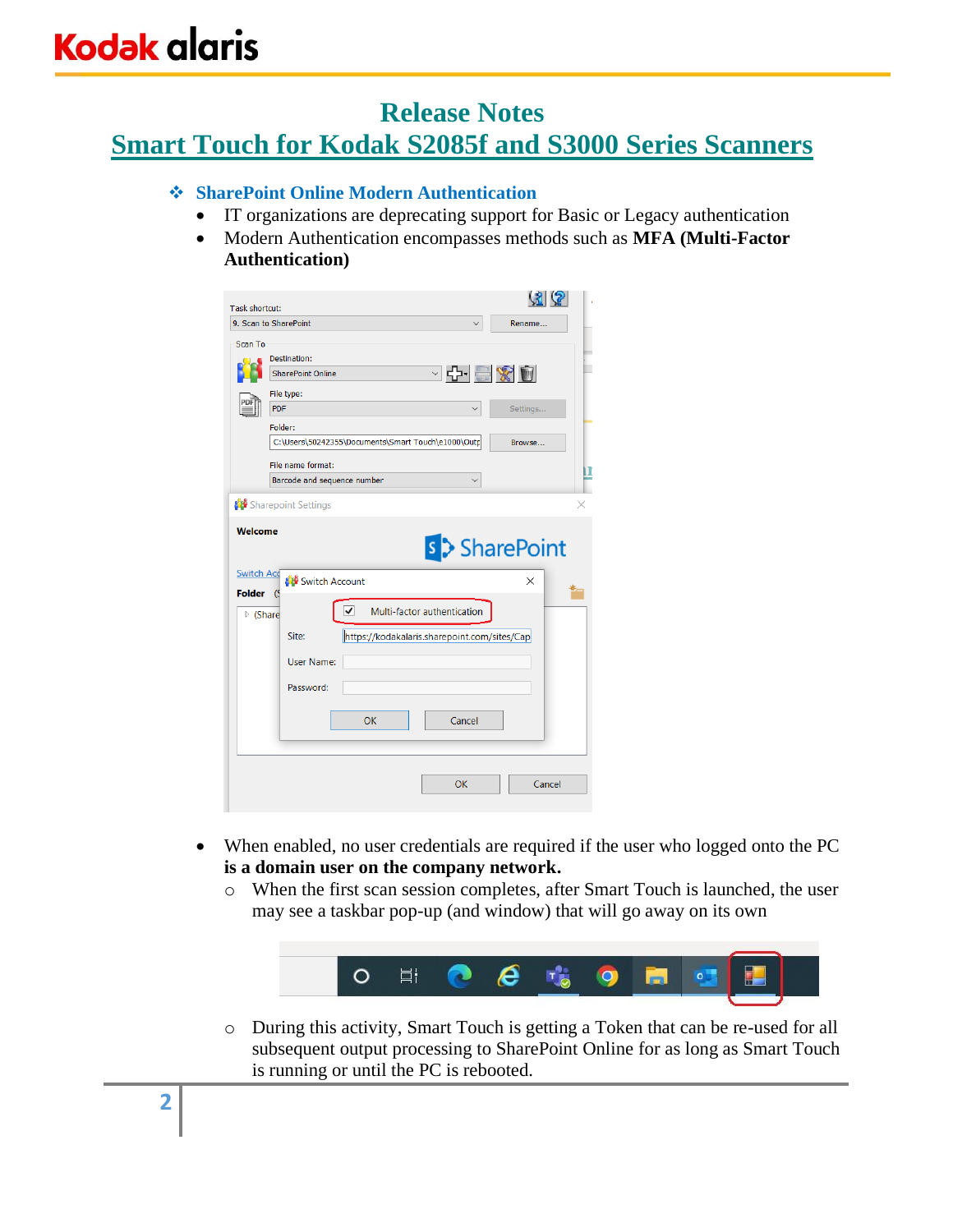### **Release Notes**

# **Smart Touch for Kodak S2085f and S3000 Series Scanners**

• If the user who logged onto the PC **is not a domain user on the company network**, then the user will be required to authenticate before the output to SharePoint Online can complete. For example:

| Log in to https://kodakalaris.sharepoint.com/sites/non-disclosureagreements-alaris |                        |             |  |  |
|------------------------------------------------------------------------------------|------------------------|-------------|--|--|
| <b>Kodak alaris</b>                                                                |                        |             |  |  |
| Sign in                                                                            |                        |             |  |  |
|                                                                                    | Email, phone, or Skype |             |  |  |
| Can't access your account?                                                         |                        |             |  |  |
|                                                                                    | <b>Back</b>            | <b>Next</b> |  |  |
|                                                                                    |                        |             |  |  |
| Kodak Alaris people should NEVER check the "Keep"<br>me signed in" box             |                        |             |  |  |

**Problem Reports Fixed**: The following problems have been fixed in this Smart Touch release for the S2085f and S3000 Series Scanners:

- 1. **CPSOLSTS-789 Unable to output 100 or more documents using bar code separation**
	- When 99 bar code pages or less were scanned at a time, there was no issue. When 100 or more pages were scanned in a single scan session, Smart Touch would display the "Formatting images ..." message and then complete without outputting any of the scanned pages.
- **2. CPSOLSTS-846 Smart Touch can no longer connect to SharePoint Online**
	- Error message displayed when attempting to configure a button shortcut for SharePoint Online was **"Cloud service unable to connect to URL: ....".**
	- Smart Touch has been updated to fully support TLS 1.2 and can again connect to SharePoint Online.
- **3. CPSOLSTS-813 Cannot create multiple button shortcuts to different SharePoint Online Document Libraries**
	- Configuring a second button shortcut to a SharePoint Online document library would automatically change the first button shortcut (which was configured for a different document library) to output to the same document library.

### **Known Issues:**

None